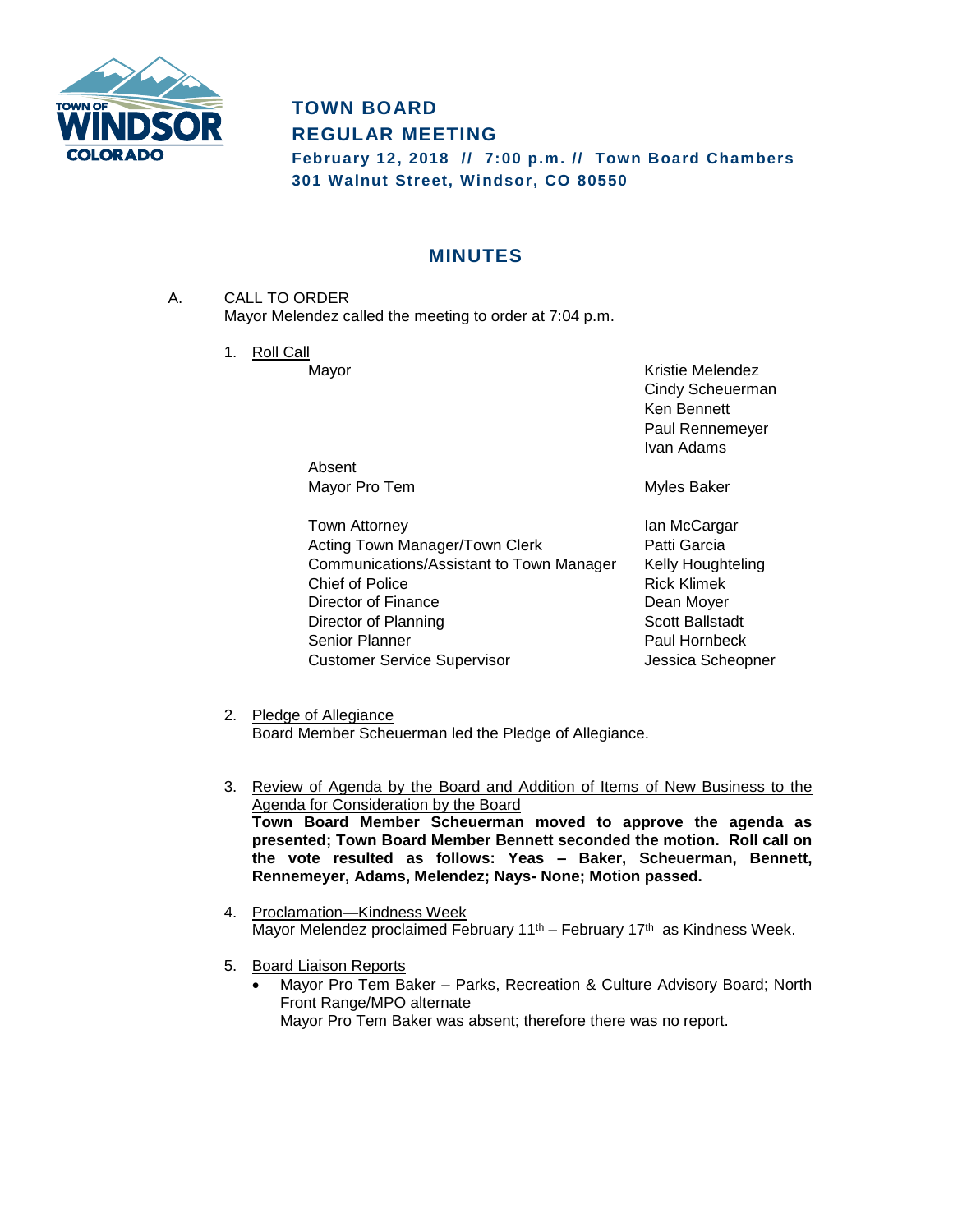Town Board Member Scheuerman – Water & Sewer Board; Clearview Library Board

Town Board Member Scheuerman reported that the Water & Sewer Board for February was cancelled.

The Library Board will be putting the library bond on the November 2018 ballot.

 Town Board Member Bennett – Planning Commission; Windsor Housing Authority

Town Board Member Bennett reported the Planning Commission met on February 7, 2018. Commissioners have forwarded a recommendation for items on the agenda tonight.

- Town Board Member Rennemeyer Historic Preservation Commission; Great Western Trail Authority; Chamber of Commerce Town Board Member Rennemeyer reported Chamber meets on Wednesday, the 14<sup>th</sup>.
- Town Board Member Adams Tree Board; Poudre River Trail Corridor Board

Town Board Member Adams reported that the Tree Board met on January 23rd. They had their election for the year. Arbor Day will be celebrated April 20<sup>th</sup> and 21<sup>st</sup>. The schools are Grand View Elementary and Windsor Charter Academy. From April 7<sup>th</sup> to April 29<sup>th</sup> the posters will be exhibited at Arts and Culture Center. On April 23<sup>rd</sup> at the regular meeting the poster winners will be recognized.

There is a Poudre River Trail meeting on January 31st.

 Mayor Melendez – Downtown Development Authority; North Front Range/MPO

Mayor Melendez reported there is nothing new to report for the Downtown Development Authority.

She reported that the North Front Range MPO met on February 1<sup>st</sup>. CDOT has heighten awareness on fatalities, adding additional safety measures and awareness campaigns in hopes to reduce the deaths. CDOT also gave a report on expansion lanes for I-25 including the negotiation with a contractor, a signed contract and will now be moving forward with construction. From Johnstown to Fort Collins they will add two express lanes and widen the shoulders. They will use toll pricing to manage congestion, promote transit and carpooling. CDOT reminded that group that the project only came to fruition because of local dollars. Any more projects will require more money to move forward.

- 6. Public Invited to be Heard There were none.
- B. CONSENT CALENDAR
	- 1. Minutes of the January 22, 2018 Regular Meeting J. Scheopner
	- 2. Report of Bills January 2018 D. Moyer
	- 3. Resolution No. 2018-15 A Resolution Incorporating and Reaffirming Findings of Fact and Authority Granted to the Town Attorney within Resolution No. 2018-12 with Respect to Eminent Domain Proceedings and Further Specifying the Legal Description of the Real Property in Question –I. McCargar
	- 4. Resolution No. 2018-16 A Resolution Approving an Agreement for Covered Bridge Right-of-Way Encroachment, and Authorizing the Mayer to Execute Same –I. McCargar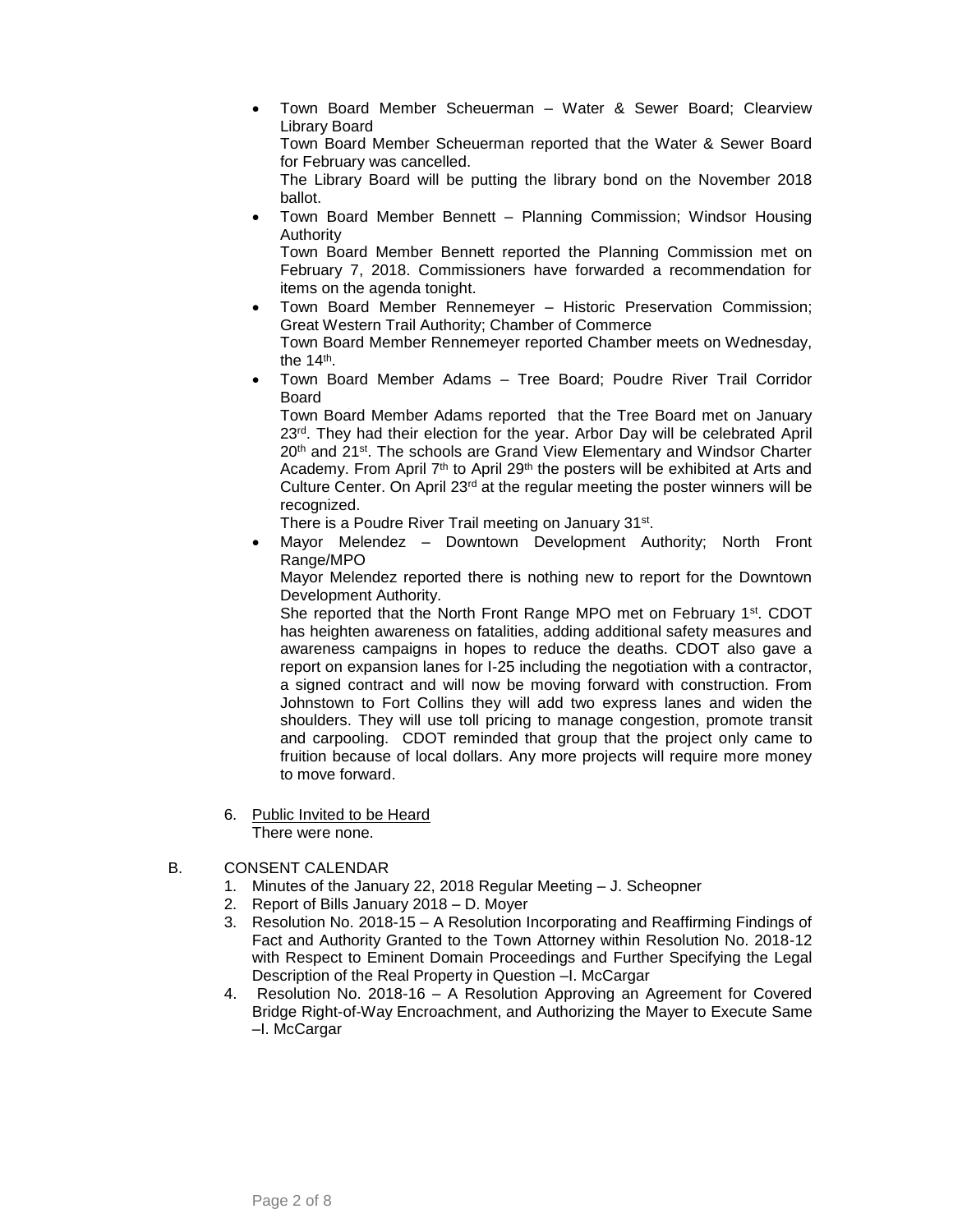**Town Board Member Adams moved to approve the consent calendar as presented; Town Board Member Bennett seconded the motion. Roll call on the vote resulted as follows: Yeas – Baker, Scheuerman, Bennett, Rennemeyer, Adams, Melendez; Nays- None; Motion passed.**

- C. BOARD ACTION
	- 1. Public Hearing An Ordinance Annexing and Zoning Certain Territory known as the Swanson Annexation to the Town of Windsor – Jon Turner, Hillside Development Group, applicant / Kristin Turner, TB Group, applicant's representative
		- Legislative action
		- Staff presentation: Paul Hornbeck, Senior Planner

**Town Board Member Adams moved to open the public hearing; Town Board Member Rennemeyer seconded the motion. Roll call on the vote resulted as follows: Yeas – Baker, Scheuerman, Bennett, Rennemeyer, Adams, Melendez; Nays- None; Motion passed.**

Mr. Hornbeck reported the applicant, Mr. Jon Turner, represented by Ms. Kristin Turner, has submitted a petition to annex approximately 28.9 acres to the Town of Windsor as General Commercial (GC) zoned property. The property is located to the northeast of existing town limits just west of the intersection of Harmony Road and SH 257. The purpose of this annexation is to annex Harmony Road right-of-way and assemble adjoining properties as a part of the proposed Rocky Mountain Sports Park. Development of the Rocky Mountain Sports Park itself will require various additional approvals by Town Board.

The Land Use Plan of the 2016 Comprehensive Plan designates this property as General Commercial, consistent with the proposed zoning. Zoning for abutting properties include General Commercial (GC), Limited Industrial (IL) and Weld County Agriculture (A) and Planned Unit Development (PUD).

The Comprehensive Plan Growth Strategy includes the property within in a Developed Area; this area is adjacent to Committed and Secondary Growth Areas. The Harmony Road corridor is one the main growth areas in Town and is foreseen to develop with a mix of residential and commercial uses. The corridor also serves as an important role moving traffic east and west through the region. The applicant held a neighborhood meeting on December 18, 2017.

At its January 8, 2018 regular meeting, the Town Board adopted Resolution No. 2018-004 that declared certain findings of fact concerning the Swanson Annexation, determined substantial compliance with Colorado Municipal Annexation Act (1965), and established public hearing dates before the Planning Commission and the Town Board. The established hearing dates were February 7, 2018 for the Planning Commission and February 12, 2018 by the Town Board. An Annexation Report has been prepared that detail on the adequate provision of utilities and services to the property, maintenance of infrastructure, and a finding of no impact to the school district due to the proposed General Commercial use and zoning.

Section 31-12-110 of the Colorado Revised Statutes requires that upon completion of the Public Hearing and prior to the Town Board making any action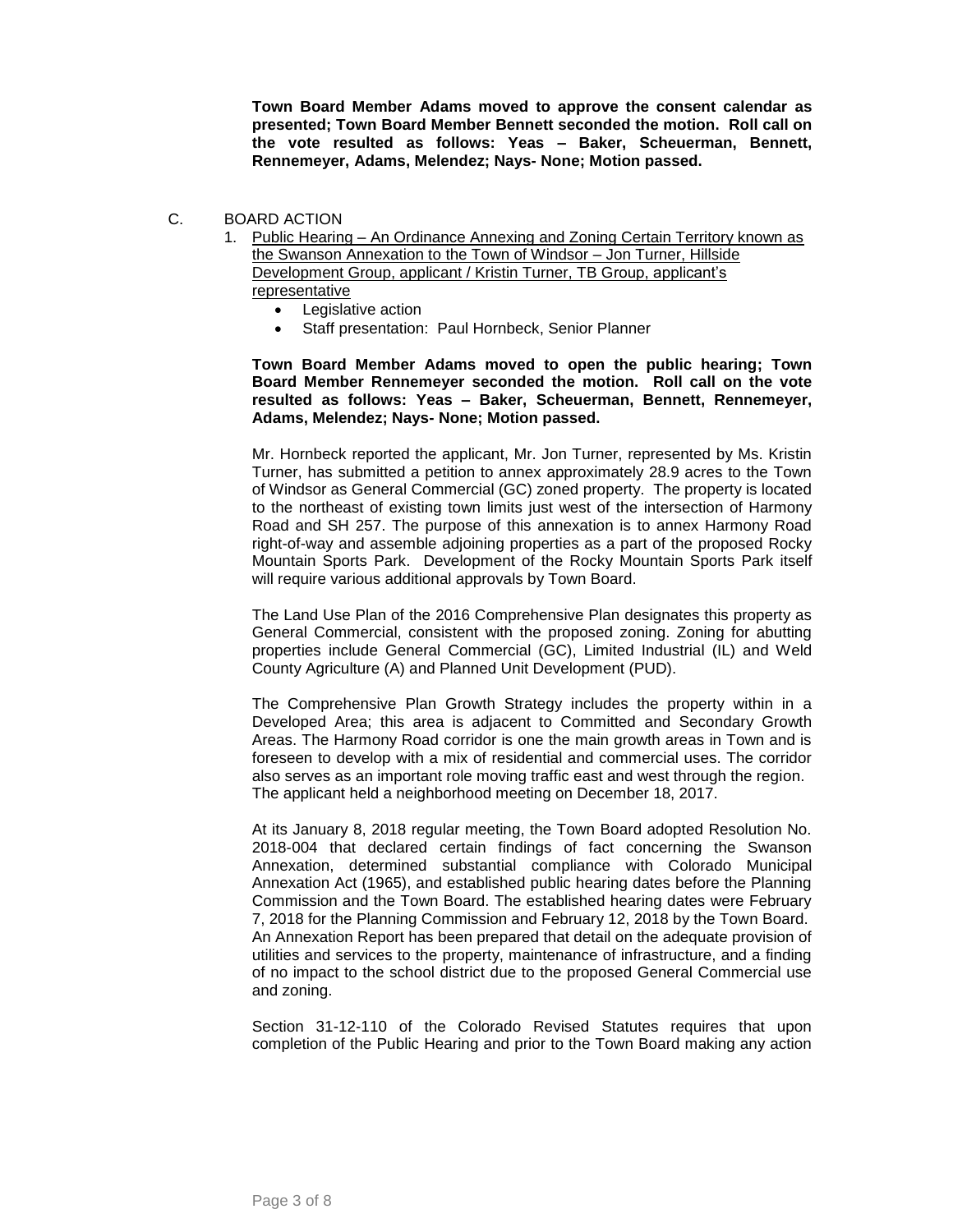on the Annexation Ordinance for the Swanson Annexation, that the Town Board approves a Resolution Making Certain Findings and Conclusions concerning the Swanson Annexation to the Town of Windsor.

Windsor, Severance and the Northlake Metropolitan District signed an agreement for preliminary design, right-of-way acquisition, and final design of sanitary sewer extension to the property. The three stakeholders have contributed their pro-rata shares of the costs for Phase 1. A subsequent separate agreement is required for construction, but it is expected that the three stakeholders will see this through to completion. Installation and financing of all other infrastructure extensions shall be the sole responsibility of the developer. Harmony Road/CR 74 right-of-way included with the annexation and future infrastructure improvements will be maintained by the Town once final construction acceptance has been granted.

The following goals and objectives of the 2016 Comprehensive Plan are relative to the subject annexation:

- Chapter 5b Growth Framework Goal: Maintain the character of the community while accommodating future growth that is fiscally and environmentally responsible. Objective: Prioritize new growth in areas currently served by Town infrastructure and services.
- Chapter 5d Commercial and Industrial Areas Framework Plan Goal: Maintain the character of the community while accommodating

future growth that is fiscally and environmentally responsible. Objectives: Prioritize new growth in areas currently served by town infrastructure.

- Chapter 7- Community Facilities and Infrastructure
	- Goal: Maintain and enhance Windsor as a safe and heathy community that is served by quality facilities and infrastructure that support a high quality of life.

Objective: Coordinate annexation and development with community service and utility providers to ensure adequate levels of service area extended to new growth areas and maintained in existing service areas.

The following goals and objectives of the 2016 Strategic Plan relate to the subject annexation:

- Prosperous Local Economy: Windsor's vibrant local economy provides opportunities for our residents and businesses to prosper. The town collaborates and engages with regional partners to provide opportunities for the community.
- Diverse, Desirable Recreation and Cultural Opportunities: people who live, work, and play in Windsor are able to access a variety of recreation and cultural opportunities that enrich their quality of life.

At their February 7, 2018 meeting the Planning Commission forwarded a recommendation of approval of the Swanson Annexation and zoning designation.

Mayor Melendez asked if there were any questions of staff. There were none.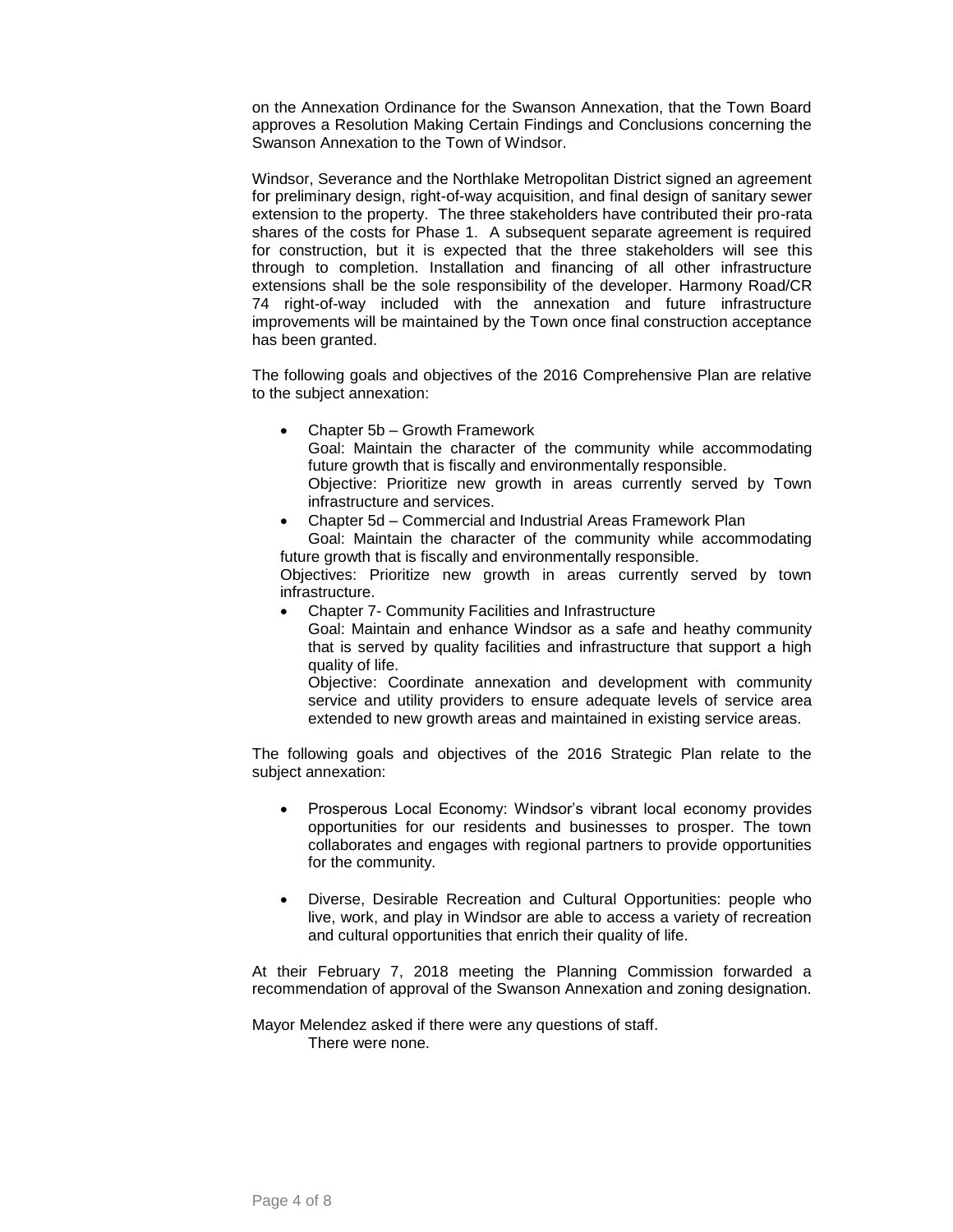Mayor Melendez asked if anyone in the audience wished to speak on this matter. There was no one.

Mayor Melendez asked for a motion to close the public hearing.

**Town Board Member Rennemeyer moved to close the public hearing; Town Board Member Bennett seconded the motion. Roll call on the vote resulted as follows: Yeas – Baker, Scheuerman, Bennett, Rennemeyer, Adams, Melendez; Nays- None; Motion passed.**

- 2. Resolution No. 2018-17 A Resolution Making Certain Findings and Conclusions of Law Pursuant to Section 31-12-110 C.R.S., Concerning the Swanson Annexation to the Town of Windsor – Jon Turner, Hillside Development Group, applicant / Kristin Turner, TB Group, applicant's representative
	- Legislative action
	- Staff presentation: Paul Hornbeck, Senior Planner

**Mayor Melendez asked if there was anything more to report.** Mr. Hornbeck stated no.

 Mayor Melendez asked if the record is complete. **The record is complete per Mr. McCargar**

**Town Board Member Rennemeyer moved to adopt Resolution No. 2018-17 – A Resolution Making Certain Findings and Conclusions of Law Pursuant to Section 31-12-110 C.R.S., Concerning the Swanson Annexation to the Town of Windsor; Town Board Member Adams seconded the motion. Roll call on the vote resulted as follows: Yeas – Baker, Scheuerman, Bennett, Rennemeyer, Adams, Melendez; Nays- None; Motion passed.**

- 3. Ordinance No. 2018-1556 An Ordinance Annexing and Zoning Certain Territory known as the Swanson Annexation to the Town of Windsor – Jon Turner, Hillside Development Group, applicant / Kristin Turner, TB Group, applicant's representative
	- First reading
	- Legislative action
	- Staff presentation: Paul Hornbeck, Senior Planner

**Town Board Member Adams moved to approve Ordinance No. 2018-1556 - An Ordinance Annexing and Zoning Certain Territory known as the Swanson Annexation to the Town of Windsor; Town Board Member Rennemeyer seconded the motion. Roll call on the vote resulted as follows: Yeas – Baker, Scheuerman, Bennett, Rennemeyer, Melendez; Nays- Adams; Motion passed.**

- 4. Resolution No. 2018-18 A Resolution Approving a Permit Pursuant to Chapter 8, Article VI of the *Windsor Municipal Code* for the Purpose of Allowing the Use of Golf Cars on Public Roadways Within the Neighborhoods Known as "Water Valley (North, South and Pelican Hills) and South Hill (Frye Farm and Pelican Farms)
	- Legislative action
	- Staff presentation: Rick Klimek, Chief of Police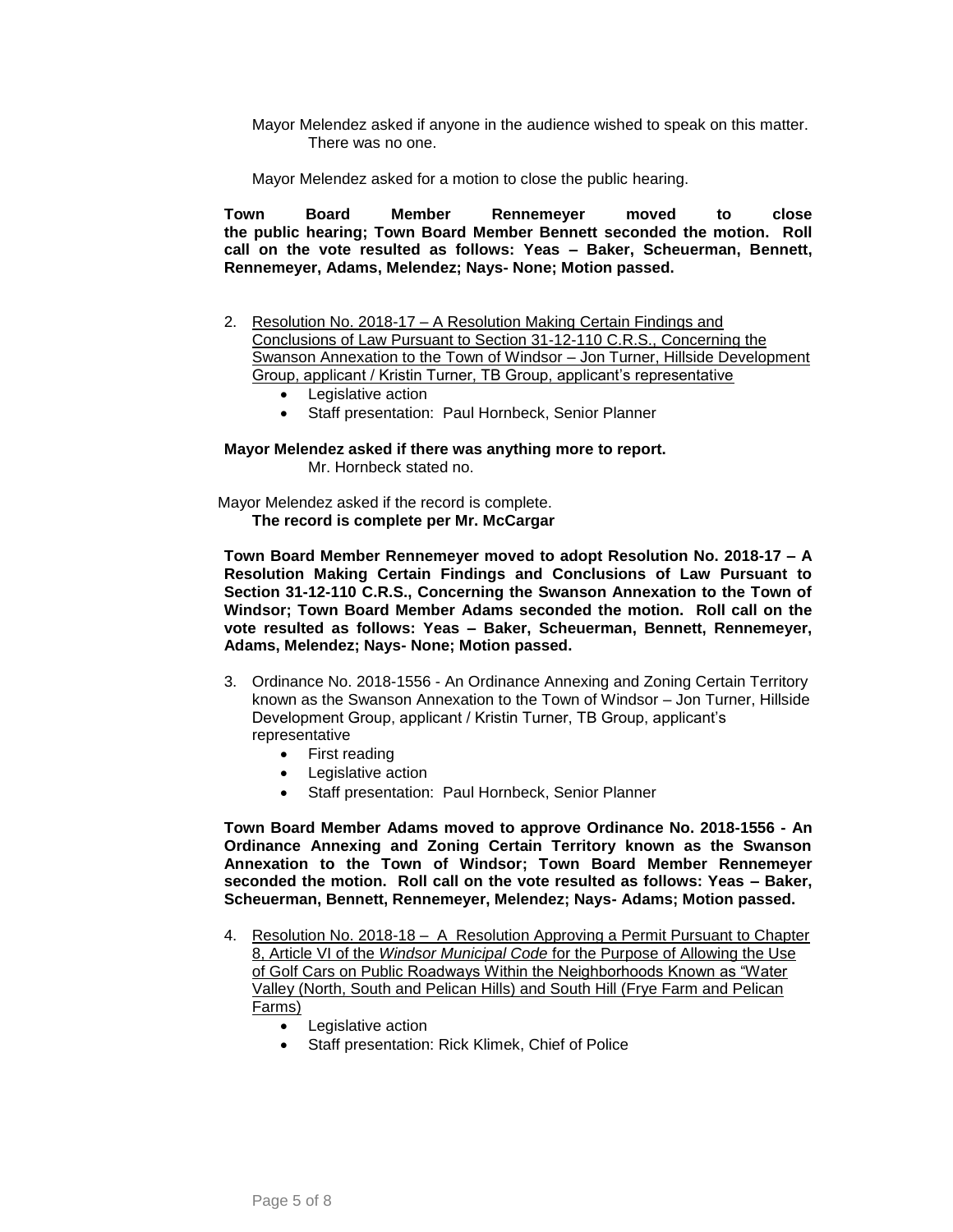Chief Klimek reported golf cars are allowed on public roadways in certain defined areas by permission of Town Board. The use of golf cars has been authorized in defined areas in Highland Meadows and Water Valley subdivisions. Any additions to these areas due to development are required to obtain a permit for such operations from Town Board. The areas proposed to be added are in the greater Poudre Tech Metropolitan District, Water Valley Master Association, and the Pelican Farms Association, to incorporate newly developed areas.

*Windsor Municipal Code* ("WMC") §8-6-30 governs the restrictions for operating Golf Cars

(1) No golf car shall be operated by any person under the age of sixteen (16) years.

(2) No golf car shall be operated by any person unless such person holds valid driving privileges pursuant to Title 42, C.R.S., or the equivalent under the law of any other jurisdiction within the United States.

(3) No golf car shall be operated upon any sidewalk, pedestrian trail or recreational facility within the Town, whether or not such trail or recreational facility is operated under authority of the Town, with the exception of golf courses and associated golf facilities.

(4) Golf cars shall not be operated upon or across any portion of Colorado State Highway 392 or Colorado State Highway 257.

(5) The operator of a golf car must obey all traffic and parking regulations otherwise applicable to motor vehicles.

(6) No golf car shall be operated between sunset and sunrise or at any other time when, due to insufficient light or unfavorable atmospheric conditions, persons and vehicles on the highway are not clearly discernible at a distance of one thousand (1,000) feet ahead, unless such golf car is equipped and illuminated with head lamps, tail lamps, stop lamps and turn signals as required under Title 42, Article 4, Part 2, C.R.S.

(7) No golf car shall be operated in violation of any limitation or condition imposed by the Town Board pursuant to the authority provided under Paragraph 8-6-20(b)(5) above.

The attached Resolution also adds additional requirements and restrictions requiring:

- a. The sidewalk, trail or recreational facility must be posted as a designated golf car path. No golf cars are allowed on the Poudre River Trail;
- b. Golf cars can only cross State Highway 392, State Highway 257 or roadways with a speed limit greater than 35 mph at designated and posted golf car crossings.
- c. Posting requirements at the expense of the Metro District/Association per section 4 of the Resolution.

Staff has worked with the requesting parties to receive the necessary documentation for including these new locations. This process was previously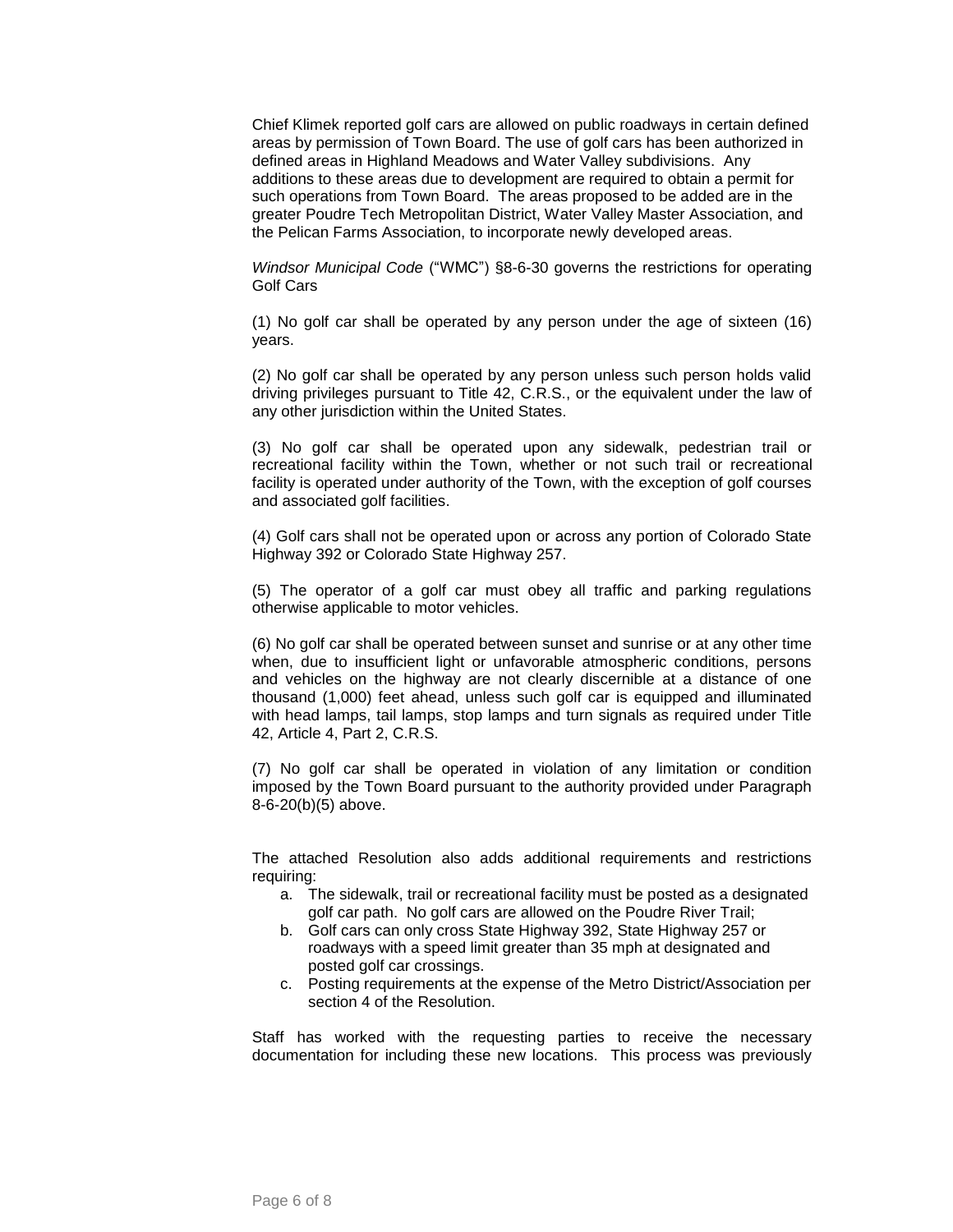started in 2015, but never completed by the applicant's representative at the time. The items needed for consideration have now been submitted. A Community Golf Cart Map is attached to this memo delineating the golf cart paths, trails and crossings. It also shows in red the places golf carts are not allowed.

Recommends approval of the resolution.

Board Member Scheuerman inquired what the penalty is for crossing 7<sup>th</sup> street since it is not allowed.

> Chief Klimek replied the penalty is a citation with a fine not more than a \$100.

**Town Board Member Scheuerman moved to approve Resolution No. 2018-18 – A Resolution Approving a Permit Pursuant to Chapter 8, Article VI of the Windsor Municipal Code for the Purpose of Allowing the Use of Golf Cars on Public Roadways Within the Neighborhoods Known as "Water Valley (North, South and Pelican Hills) and South Hill (Frye Farm and Pelican Farms); Town Board Member Adams seconded the motion. Roll call on the vote resulted as follows: Yeas – Baker, Scheuerman, Bennett, Rennemeyer, Adams, Melendez; Nays-None; Motion passed.**

5. December 2017 Financial Report

Mr. Moyer reported the summary of the December Financial report which is posted on the website. The report included updated sales tax, construction use tax, property tax, expenditures in the General Fund, and capital project status. He explained that supplemental budget amendments will be brought to the Town Board on the first meeting of March. He reminded the group that the Audit is scheduled for the last week of March and April.

#### 6. YourGOV Annual Report

Mrs. Houghteling gave a summary of YourGOV implementations from last year. She presented a report with statistics for the 2017 year. She explained the information and the report will be provided quarterly. The report presented is for the entire year of 2017. The report will be given quarterly from now on.

Mayor Melendez inquired about the dollar amounts reported under each voting district.

> Mrs. Houghteling explained this is a break down per voting district of the amount of money spent either via labor, materials and/or equipment on items of issue within each district.

Mrs. Garcia explained that staff created this report from what the Board may want to see and views important. She implored them to give feedback if items needed to be added or for other ways to improve the report.

Mayor Melendez stated she really likes the report.

Board Member Adams stated the report is a great overview and start.